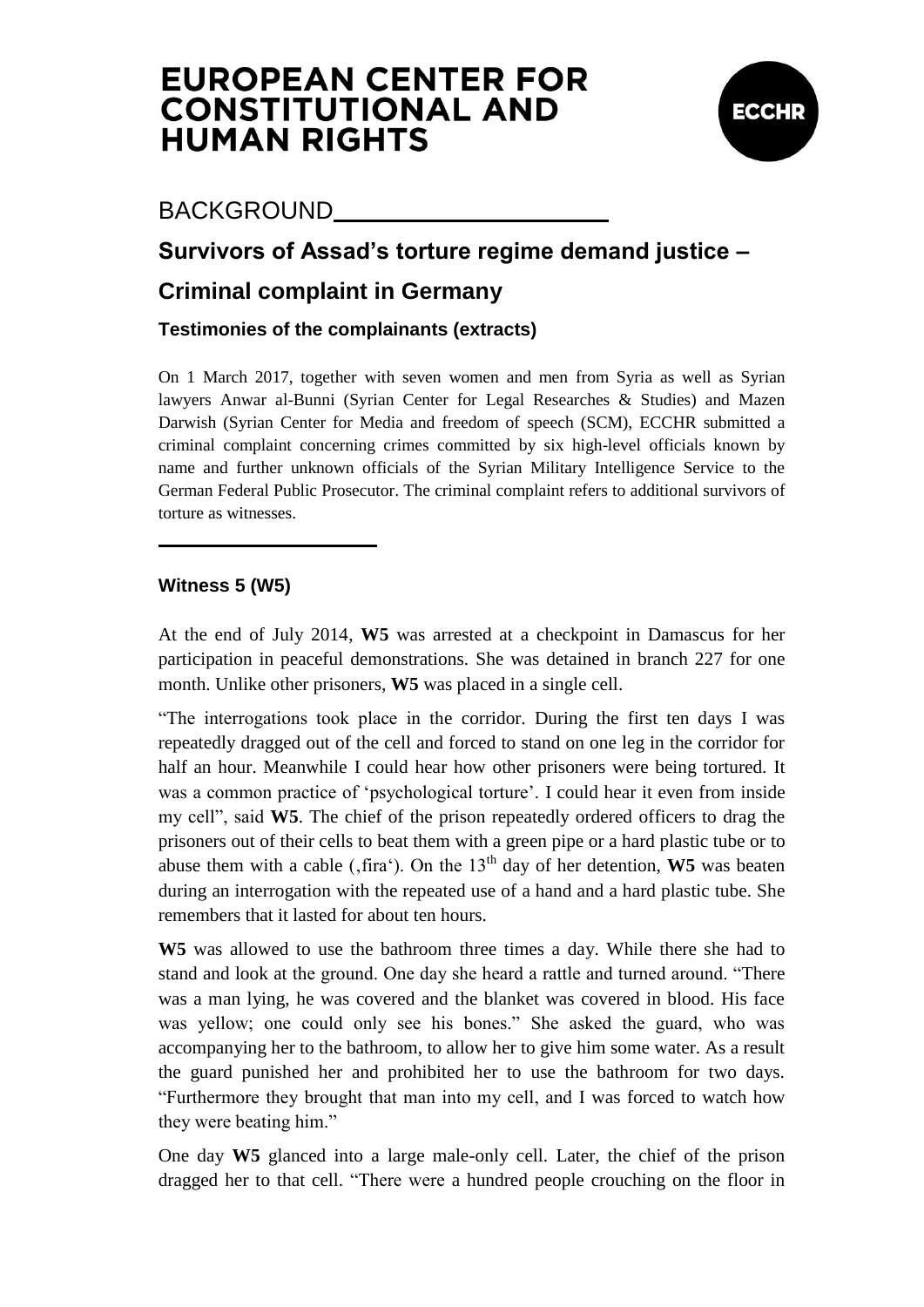

bright light. They were emaciated and shaven, their faces were yellow." **W5** saw a fifteen-year old boy among the men and the oldest prisoner was approximately 80 years old.

After her mother paid one million Syrian pounds as a first payment for her release, **W5** was first transferred to branch 235 for one month and subsequently to Adra female prison for another month. Each time, her dossier was forwarded to the relevant prison. According to this dossier, she was accused of funding terrorists, supply of weapons, and participation in combat.

Finally, **W5** was brought before the Counter-Terrorism Court and acquitted, after the court usher was given a second bribery payment by her mother. However, she had to return to Adra prison because the Political Security Directorate was looking for her. She saw her mother for the last time there. **W5**"s cell in Adra prison was as big as an office desk, and it was completely dark inside. "No one interrogated me anymore. No one wanted anything from me anymore." Fifteen days later she was finally released at the end of November 2014.

#### **Witness 1 (W1)**

**W1** was arrested in April 2015 for the following reasons: he hosted an internal refugee in his house, distributed UN aid supplies and published a newspaper article that was critical of Assad. He was accompanying his son, who was going to Lebanon, when the border control arrested him. An employee of branch 235 (which, according to **W1**, is known as the "branch of death") transferred him to Damascus.

"When we arrived in Damascus, I was brought to the first basement-level. There, all of my personal belongings were taken away. Then I was brought to another basement level, where I had to undress myself naked – and stay so until I was released", said **W1**. "I had to stand in a row with other prisoners facing the wall. I lost track of time, but I assume that I had to stand there for almost 24 hours. Every time I leaned against the wall, the guards slammed me immediately. At some point I lost consciousness." Later, he was brought into a cell. "I stayed in this cell throughout the whole period of my detention. The cell was four by eight meters in size. It was pitch-dark, one could not see anything. The stink was horrible. We were 91 men".

Many prisoners were seriously ill, **W1** told ECCHR. "Many had skin diseases and abscesses, but had no energy to scare away the rats that abounded in the cell and gnawed on prisoners" wounds." There was nothing to drink or to eat. "There were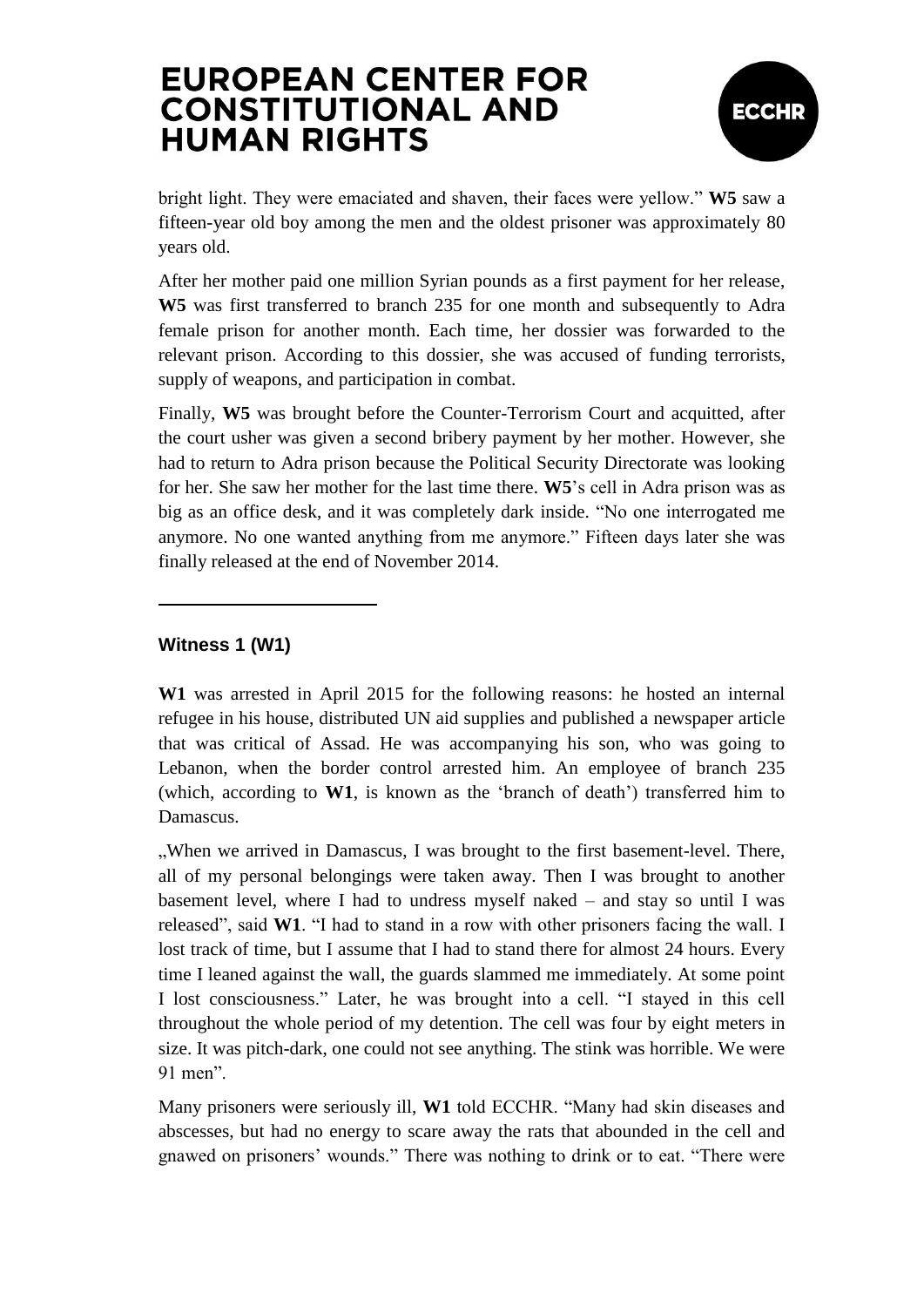

people dying around me. Their bodies stayed up to three days in our cell until the guards would bring them away."

Beginning on the fourth day of his imprisonment, **W1** was tortured with electroshocks every day until he lost consciousness. In addition, the guards slammed the back of his head using a hard object, while exposing him to electric shocks. From the ninth day of the interrogations onward, he did not see anything, did not hear anything, and did not know anything. Thirteen days later, he was suddenly released. "I was so weak that two guards had to bring me out of the cell. Then, they gave me a glass of sugared water and literally threw me out of the prison." He later discovered that a colleague of his wife used personal connections he had with the chief of the prison to assist with his release.

#### **Witness 8 (W8)**

**W8** was originally detained in his home town in the south-west of Syria in November 2012, after meeting three activists in a friend"s flat and printing flyers about Assad"s violent oppression against the population. Later, when they left the house, the police were already waiting and transferred them to the branch of the local Military Intelligence Service. **W8** was detained there for 10 days, threatened with a life sentence and subsequently released.

In June 2013, he was arrested by a border official at the border with Lebanon, because his name was on the list of people wanted by branch 235 of the Military Intelligence Service. **W8** was detained in a small border prison overnight and transferred to branch 235 in Damascus the next morning.

While in detention, he was called 17/8 (Prisoner 17 from the cell no. 8), **W8** told ECCHR. "The cell was located in the basement of branch 235 and was approx. Seven by four meters in size. At first we were 86 prisoners, later 112. In the daytime, the prisoners were standing pressed together, in the nighttime we were sleeping on top of each other. There was always someone to suffer bruises or other injuries. Given the constant physical contact among the prisoners and the lack of air and light, skin diseases spread rapidly."

**W8** was tortured while being interrogated about his activities as an activist. "The guard kicked and hit me heavily, sometimes with a plastic tube. And he pushed my head against the wall." He was blindfolded throughout the entire process. **W8** was forced to reveal the names of other activists, to match them with the numbers on his phone and to sign different papers without reading them beforehand.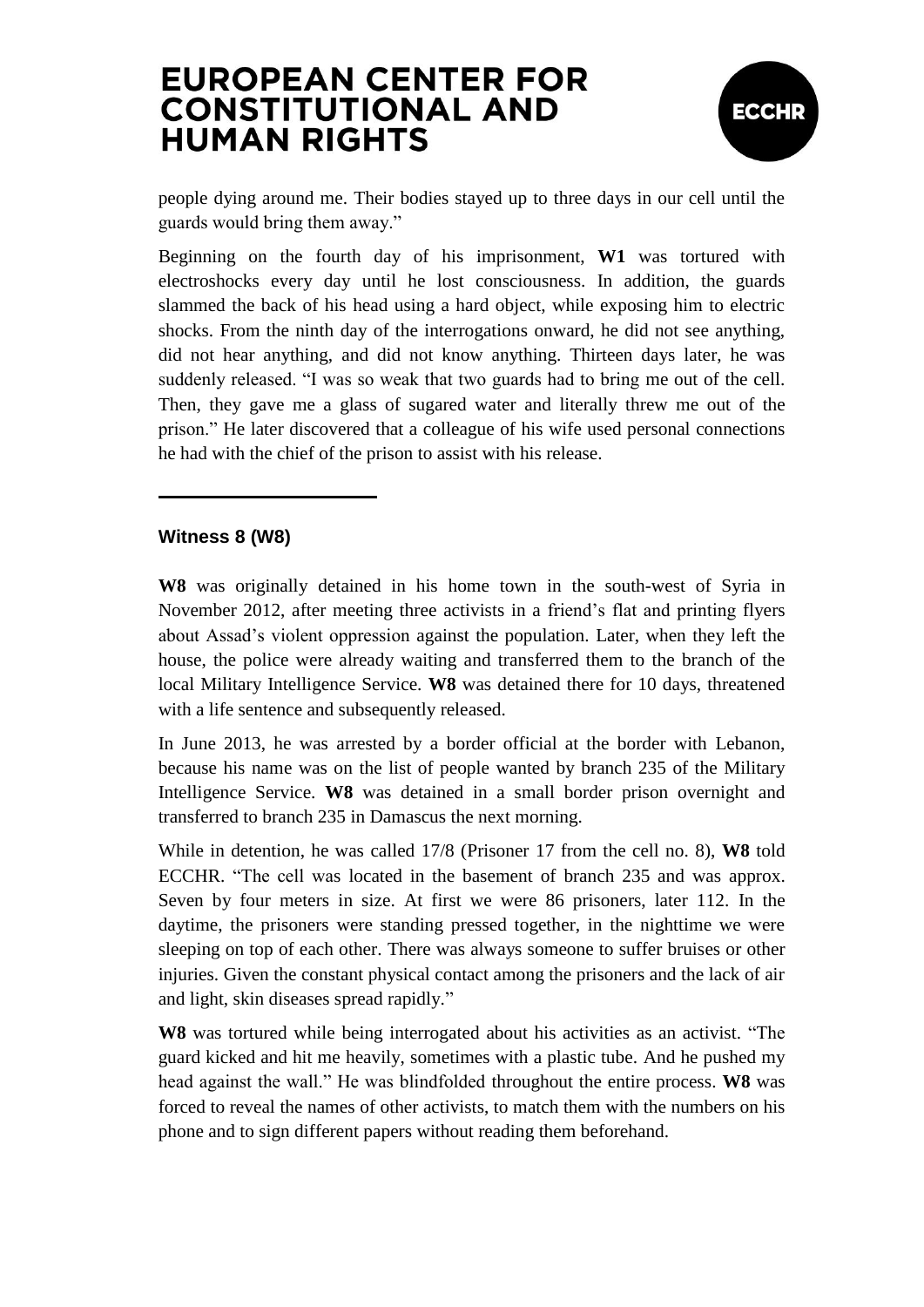

Two months later, **W8** was brought before a Military Court. He explained to the judge that all of his confessions were obtained under torture. This explanation was made in vain: he was brought to a military prison in Khabun for the last night. "The conditions of this prison were even worse than those of branch 235. It was the hell", said **W8**.

In September 2014, **W8** was given a type of permission that allowed him to leave Syria within 14 days. If he returned to Syria, he would be brought back to branch 235. After that, he left his homeland.

#### **Witness 3 (W3)**

**W3** was arrested for the first time in Damascus in August 2011 and detained for two weeks. He was accused of carrying a weapon at a demonstration and passing on pictures taken at the demonstration to the TV-channel Al Jazeera.

In December 2011, he was arrested for the second time for participation in a demonstration in Damascus and detained in branch 215. During the arrest he was tied with cable straps, while his t-shirt was pulled over his head so that he could hardly see anything. "After we had arrived in prison, I and another 20 prisoners were forced to go upstairs to the sixth storey. The guards, who were standing along the stairs, hit us randomly. Some guards used wooden sticks, others used belt buckles or sawn-off plastic tubes. A few guards hit us with a stun gun. Whereby my glasses fell and were trampled down by another prisoner", said **W3**. Then, the prisoners had to stand in the corridor facing the wall. "We were blindfolded and beaten by the guards with all kinds of objects on our backs. Almost two hours later, we were brought back to a cell. We had to undress ourselves naked there and were subsequently searched."

While detained in branch 215, **W3** shared his 4 by 2 meter large cell with almost 30 other prisoners. He stayed there for six days and was interrogated twice. "They hit you with a cable and a kind of a pipe until you sign all of the accusations."

After 28 days of detention, **W3** was transferred to a military prison in Khaboun. Two days later, he was released under the large-scale amnesty arranged by Bashar al-Assad.

#### **Witness 7 (W7)**

Since the beginning of the revolution in Syria, **W7** has been politically active, participated in demonstrations and hosted internal refugees. In December 2011, she